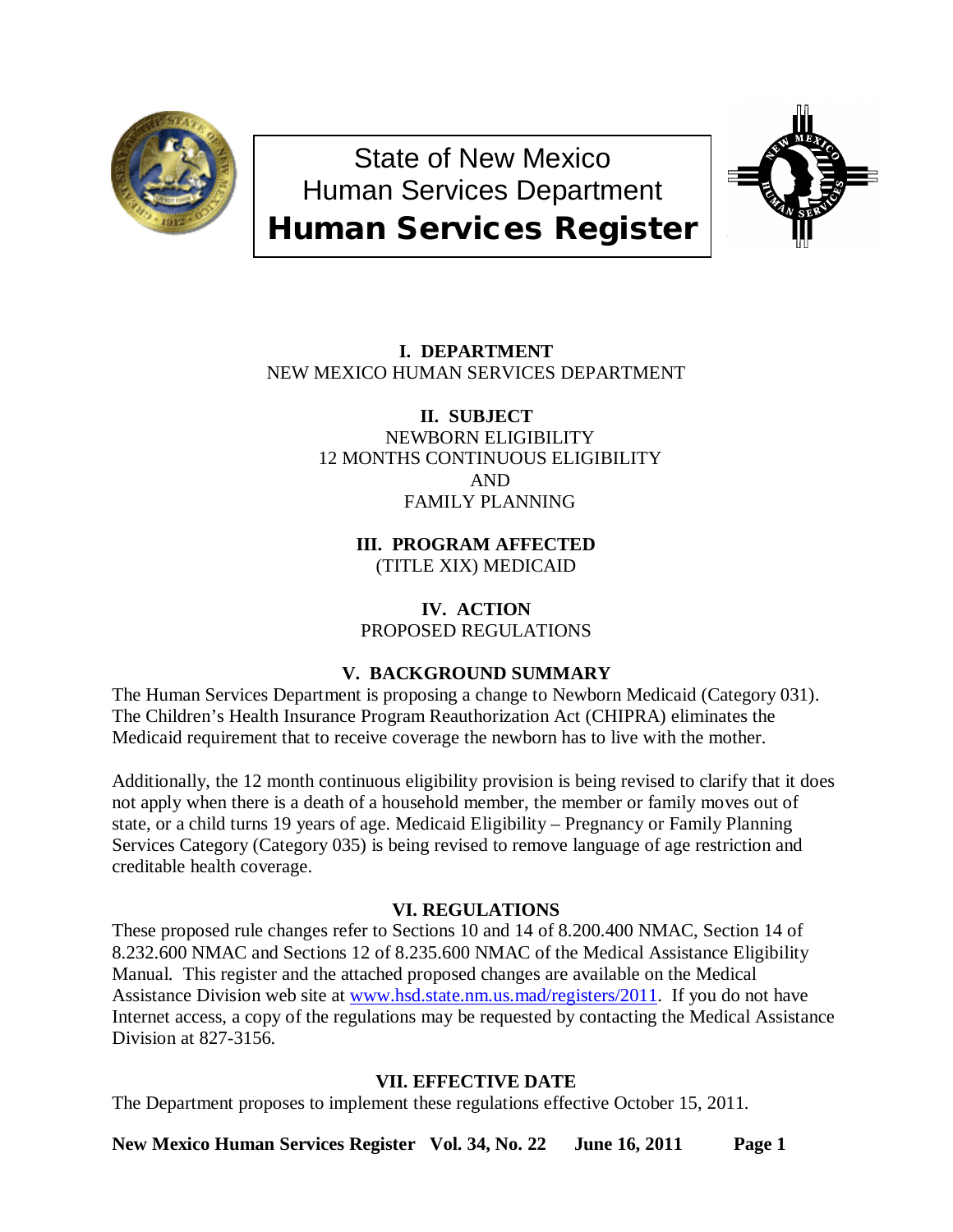### **VIII. PUBLIC HEARING**

A public hearing to receive testimony on these proposed regulations will be held at 9:00 a.m. on Wednesday, August 31, 2011 in the South Park Conference Room 2055 S. Pacheco, Ste 500- 590, Santa Fe, NM.

If you are a person with a disability and you require this information in an alternative format or require a special accommodation to participate in the public hearing, please contact the Division toll free at 1-888-997-2583 and ask for extension 7-3156. In Santa Fe call 827-3156. The Department's TDD system may be accessed toll-free at 1-800-659-8331 or in Santa Fe by calling 827-3184. The Department requests at least ten (10) days advance notice to provide requested alternative formats and special accommodations.

Copies of all comments will be made available by the Medical Assistance Division upon request by providing copies directly to a requestor or by making them available on the MAD website or at a location within the county of the requestor.

### **IX. ADDRESS**

Interested persons may address written or recorded comments to:

Sidonie Squier., Secretary Human Services Department P.O. Box 2348 Santa Fe, New Mexico 87504-2348

### **X. PUBLICATION**

Publication of these regulations approved by:

SIDONIE SQUIER, SECRETARY HUMAN SERVICES DEPARTMENT

\_\_\_\_\_\_\_\_\_\_\_\_\_\_\_\_\_\_\_\_\_\_\_\_\_\_\_\_\_\_\_\_\_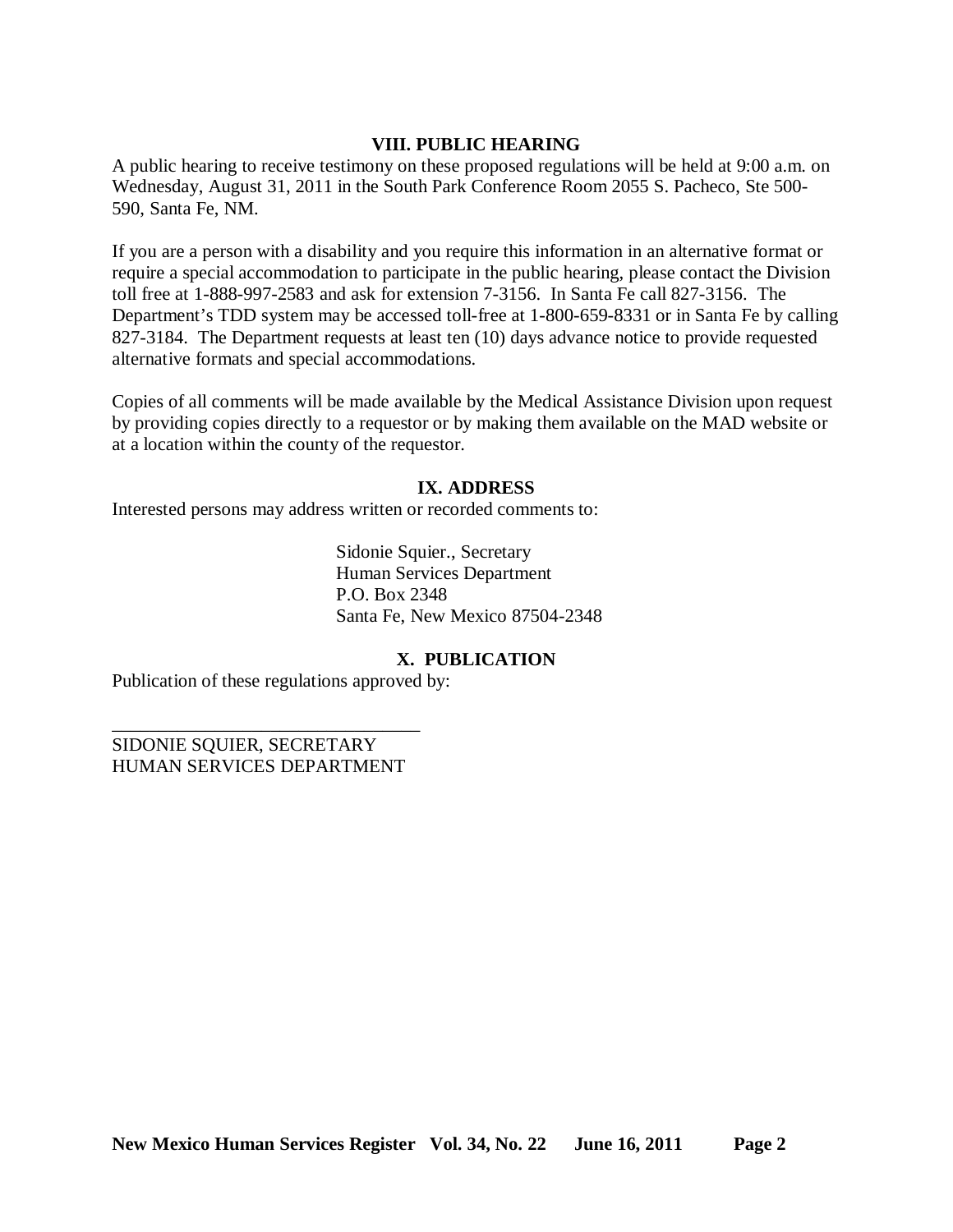### **TITLE 8 SOCIAL SERVICES CHAPTER 200 MEDICAID ELIGIBILITY - GENERAL RECIPIENT POLICIES PART 400 GENERAL MEDICAID ELIGIBILITY**

**8.200.400.10 BASIS FOR DEFINING GROUP:** Individuals are eligible for medicaid if they meet the specific criteria for one of the eligibility categories. In New Mexico, other medical assistance programs for individuals who do not qualify for medicaid are available, such as the children's medical services program (category 007) administered by the New Mexico department of health.

A. **Assistance groups:** The HSD income support division (ISD) determines eligibility for individuals applying for medicaid.

 (1) Category 002 provides medicaid for families with dependent child(ren) for individuals who meet July 16, 1996 AFDC related eligibility criteria.

 (2) Category 027 provides four months of medicaid if category 002 medicaid eligibility is lost due to increased child support.

 (3) Transitional medicaid (category 028) extends medicaid benefits up to 12 months for families who lose category 002 medicaid eligibility due to increased earnings or loss of the earned income disregard.

 (4) Category 033 provides medicaid for individuals who are ineligible for category 002 medicaid due to income or resources deemed from a stepparent, grandparent, or sibling.

B. **Medical assistance for women and children:** ISD caseworkers establish eligibility for medical assistance for women and children (MAWC) categories. For these categories, medicaid coverage does not depend on one or both parents being dead, absent, disabled, or unemployed. Children and pregnant women in intact families may be eligible for these medicaid categories.

 (1) **Category 030:** This category provides the full range of medicaid coverage for pregnant women in families meeting AFDC income and resource standards.

 (2) **Category 031:** This category provides 12 months of medicaid coverage for babies born to mothers who, at the time of the birth, were either eligible for or receiving New Mexico medicaid or were deemed to have been eligible for and receiving New Mexico medicaid. To receive the full 12 months of coverage, all of the following criteria must be met:

(a)  $[$ **The**  $]$  the mother remains eligible for New Mexico medicaid (or would be eligible if she were still pregnant);

 $(b)$ The baby remains with the mother] the mother was approved for emergency medical services for aliens for the birth and delivery of the infant: and

> $(c)$ Both mother and baby] the infant continue to reside in New Mexico.

 (3) **Category 032:** This category provides medicaid coverage to children who are under 19 years of age in families with incomes under 235 percent of federal income poverty guidelines. Uninsured children in families with income between 185-235 percent of FPL are eligible for the [state] children's health insurance program [SCHIP] CHIP. Certain additional eligibility criteria are applicable under [SCHIP] CHIP, as well as copayment requirements. Native American children are exempt from co-payments.

 (4) **Category 035:** This category provides medicaid coverage for pregnancy-related services for pregnant women and family planning and related services for men and women in families whose income is below 185 percent of the federal income poverty level. There is no resource test for this category.

C. **Supplemental security income:** Eligibility for supplemental security income (SSI) is determined by the social security administration. This program provides cash assistance and medicaid for eligible aged (category 001), blind (category 003) or disabled (category 004) recipients. ISD [offices] caseworkers determine medicaid eligibility for individuals who are ineligible for SSI due to income or resources deemed from stepparents (category 034).

D. **Medicaid extension:** Medicaid extension provides medicaid coverage for individuals who lose eligibility for SSI due to a cost of living increase in social security benefits and to individuals who lose SSI for other specific reasons. Under the "Pickle Amendment" to the Social Security Act, medicaid coverage is extended to individuals who lose SSI for any reason which no longer exists and who meet SSI eligibility criteria when social security cost-of-living increases are disregarded.

(1) Individuals who meet the following requirements may also be eligible for medicaid extension:

 (a) widow(er)s between 60 and 64 years of age who lose SSI eligibility due to receipt of or increase in early widow(er)s' Title II benefits; eligibility ends when an individual becomes eligible for part A medicare or reaches age 65;

(b) certain disabled adult children (DACs) who lose SSI eligibility due to receipt of or increase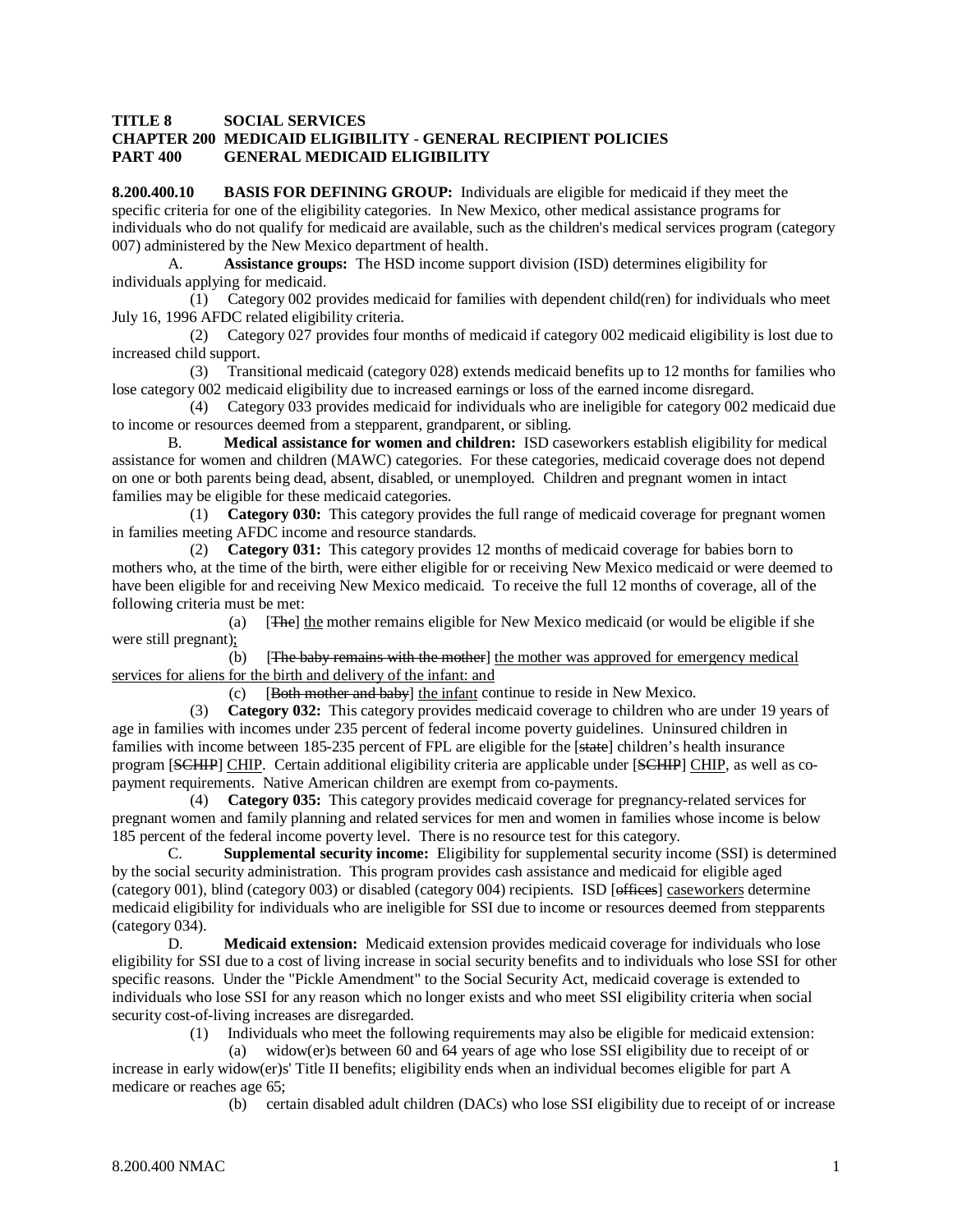in Title II DAC benefits;

 (c) certain disabled widow(er)s and disabled surviving divorced spouses who lose SSI eligibility due to receipt of or increase in disabled widow(er)s or disabled surviving divorced spouse's Title II benefit; medicaid eligibility ends when individuals become eligible for part A medicare;

 (d) non-institutionalized individuals who lose SSI eligibility because the amount of their initial Title II benefits exactly equals the income ceiling for the SSI program; and

 (e) certain individuals who become ineligible for SSI cash benefits and, therefore, medicaid as well, may receive up to two months of extended medicaid benefits while they apply for another category of medicaid.

 (2) Medicaid extension categories include individuals who are 65 years and older (category 001), individuals who are less than 65 years of age and blind (category 003) and individuals who are less than 65 years of age and disabled (category 004).

E. **Institutional care medicaid:** ISD [offices] caseworkers establish eligibility for institutional care medicaid. Individuals who are aged (category 081), blind (category 083) or disabled (category 084) must require institutional care in nursing facilities (NFs), intermediate care facilities for the mentally retarded (ICF-MRs), or acute care hospitals and meet all SSI eligibility criteria, except income, to be eligible for these medicaid categories.

F. **Home and community-based waiver services:** ISD [offices] caseworkers establish the financial eligibility for individuals who apply for medicaid under one of the home and community-based waiver programs. Individuals must meet the resource, income, and level of care standards for institutional care; however, these individuals receive services at home. Mi via is a self-directed waiver encompassing the five waiver categories. It is available as a possible option to the traditional case management services provided in the five waiver programs. The waiver programs are listed below:

 (1) acquired immunodeficiency syndrome (AIDS) and AIDS-related condition (ARC) waiver. (category 090);

- (2) disabled and elderly waiver aged (category 091), blind (category 093), disabled (category 094);
- (3) medically fragile waiver (category 095); and
- (4) developmental disabilities waiver (category 096); and
- (5) brain injury (category 092) under the mi via waiver.

G. **Qualified medicare beneficiaries:** Medicaid covers the payment of medicare premiums as well as deductible and coinsurance amounts for medicare-covered services under the qualified medicare beneficiaries (QMB) program for individuals who meet certain income and resource standards (category 040). To be eligible, an individual must have or be conditionally eligible for medicare hospital insurance (medicare part A).

H. **Qualified disabled working individuals:** Medicaid covers the payment of part A medicare premiums under the qualified disabled working individuals (QDs) program for individuals who lose entitlement to free part A medicare due to gainful employment (category 042). To be eligible, individuals must meet the social security administration's definition of disability and be enrolled for premium part A. These individuals must also meet certain income and resource standards. They are not entitled to additional medicaid benefits and do not receive medicaid cards.

I. **Specified low-income medicare beneficiaries:** Medicaid covers the payment of medicare part B premiums under the specified low-income medicare beneficiaries (SLIMB) program for individuals who meet certain income and resource standards (category 945). To be eligible, individuals must already have medicare part A. They are not entitled to additional medicaid benefits and do not receive medicaid cards.

J. **Medical assistance for refugees:** Low-income refugees may be eligible for medical and cash assistance. Eligibility for refugee assistance programs is determined by the ISD [offices] caseworker. To be eligible for cash assistance and medical coverage (category 019) or medical coverage only (category 049), a refugee must meet the income criteria for AFDC programs. Refugee medical assistance is limited to an eight-month period starting with the month a refugee enters the United States. Refugee medical assistance is approved only in the following instances:

(1) refugees meet the AFDC standard of need when the earned income disregard is applied;

 (2) refugees meet all criteria for refugee cash assistance but wish to receive only refugee medical assistance;

 (3) refugees receive a four month refugee medical assistance extension when eligibility for refugee cash assistance is lost due to earned income; or

(4) refugee spends-down to the AFDC standard of need (category 059).

K. **Emergency medical services for aliens:** Medicaid covers emergency services for certain noncitizens who are undocumented or who do not meet the qualifying immigration criteria specified in 8.200.410.11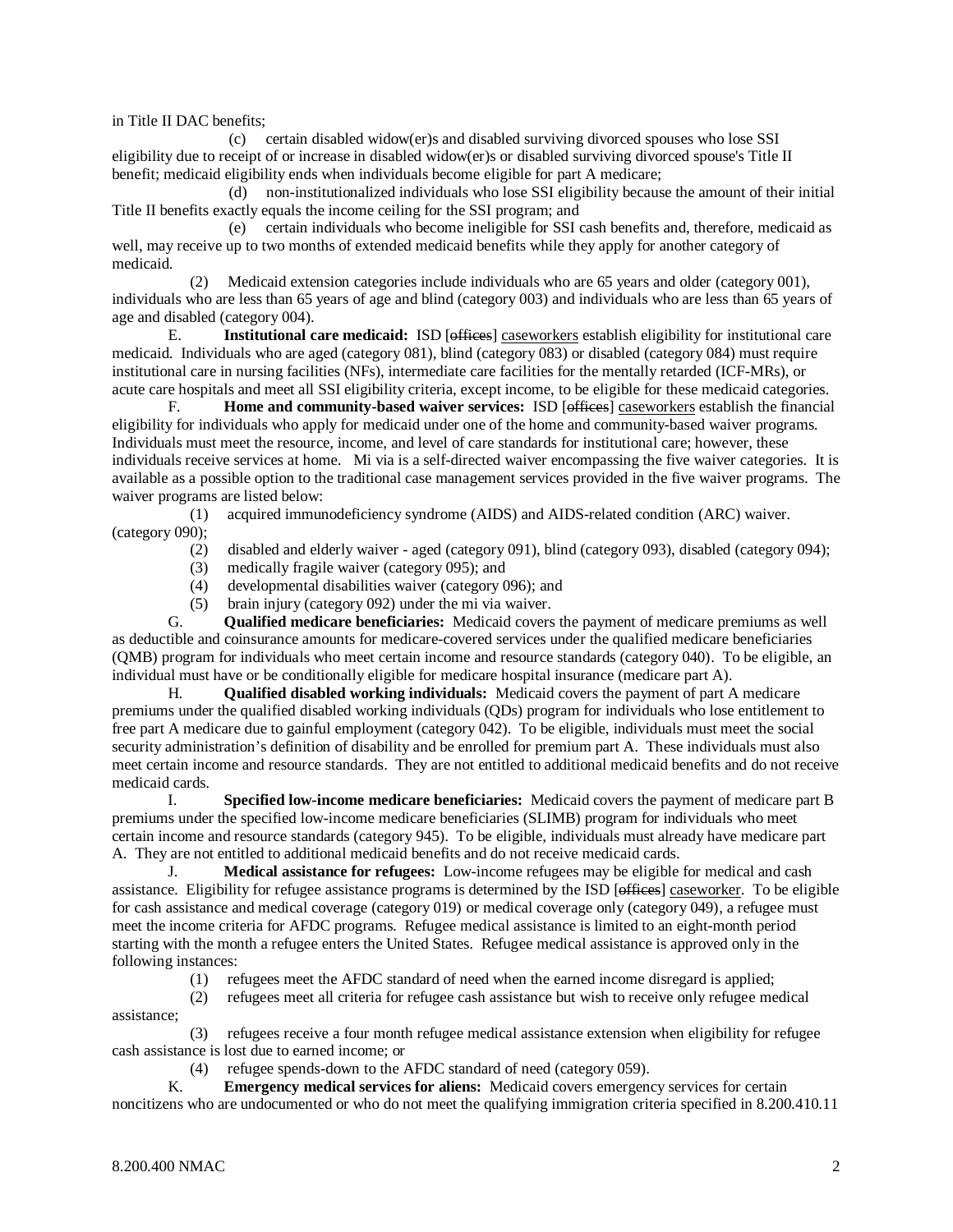NMAC, *citizenship*, but who meet all eligibility criteria for one of the categories noted in 8.285.400 NMAC, *Recipient Policies,* except for citizenship or legal alien status. These individuals must receive emergency services from a medicaid provider and then go to an ISD office for an evaluation of medicaid eligibility. Once an eligibility determination is made, the individual must notify the servicing provider so that the claim can be submitted to MAD's designee for the emergency services evaluation and claim payment.

L. **Children, youth, and families medicaid:** Medicaid covers children in state foster care programs (category 006, category 046, category 066, category 086) and in adoption subsidy situations (category 017, category 037, and category 047) when the child's income is below the AFDC need standard for one person. Medicaid also covers children who are the full or partial responsibility of the children, youth, and families department (CYFD) such as category 060 and category 061. The eligibility determination for these categories is made by CYFD.

M. **Working disabled individuals:** The working disabled individuals (WDI) program (category 043) covers disabled individuals who are either employed, or who lost eligibility for supplemental security income (SSI) and medicaid due to the initial receipt of social security disability insurance (SSDI) and who do not yet qualify for medicare.

N. **Breast and cervical cancer:** The breast and cervical cancer (BCC) program (category 052) covers uninsured women, under the age of 65 who have been screened and diagnosed as having breast or cervical cancer, including pre-cancerous conditions by a contracted provider for the centers for disease control and prevention's national breast and cervical cancer early detection program (NBCCEDP).

O. **State coverage insurance:** The state coverage insurance (SCI) program (category 062) covers uninsured adults ages 19-64 who: have no other health insurance and are not eligible for other government insurance programs; have income levels up to 200 percent of the federal poverty limit (FPL); comply with income and eligibility requirements as specified in 8.262.400 NMAC, *Recipient Policies,* 8.262.500 NMAC, *Income and Resource Standards*, and 8.262.600 NMAC; *Benefit Description*, are employed by an employer who purchases an SCI employer group policy or who participate in an individual policy.

P. **Medicare part D - low income subsidy:** The subsidy program (category 048) available to individuals enrolled in part D of medicare and whose gross income is less than 150 percent of the federal poverty level (FPL). This subsidy helps pay the cost of premiums, deductibles, and co-payments.

Q. **Program of all-inclusive care for the elderly:** The program of all-inclusive care for the elderly (PACE), (categories 081, 083, and 084) covers all acute and long-term care needs of adults age 55 years or older who meet level of care requirements for medicaid nursing facility care.

R. **Mi via waiver:** The waiver provides self-directed services to waiver recipients who are disabled or elderly (D&E), developmentally disabled (DD), medically fragile (MF), those diagnosed with acquired immunodeficiency syndrome (AIDS), and those diagnosed with certain brain injuries (BI). [2-1-95; 1-1-97; 4-1-98; 6-30-98; 3-1-99; 8.200.400.10 NMAC - Rn, 8 NMAC 4.MAD.402 & A, 7-1-01; A, 7-1-02; A, 10-1-02; A, 7-1-05; A, 2-1-06; A, 12-1-06; A/E, 12-1-06; A, 12-1-08; A, 7-1-11; A, 10-15-11]

**8.200.400.14 12 MONTHS CONTINUOUS ELIGIBILITY FOR CHILDREN:** Children eligible for medicaid under category of eligibility: 032, 072, HCBS waivers, IV-E, and SSI-004, and 003 will remain eligible for a period of 12 months, regardless of changes in income. This provision applies even if it is reported that the family income exceeds the applicable federal income poverty guidelines. The 12 months of continuous medicaid starts with the month of approval or redetermination and is separate from any months of presumptive or retroactive eligibility. This provision does not apply [to children who move out of state during the 12-month period] when there is a death of a household member, the member or the family moves out of state, or the child turns 19 years of age . [8.200.400.14 NMAC - N/E, 10-1-09; A, 10/30/09; A. 10/15/11]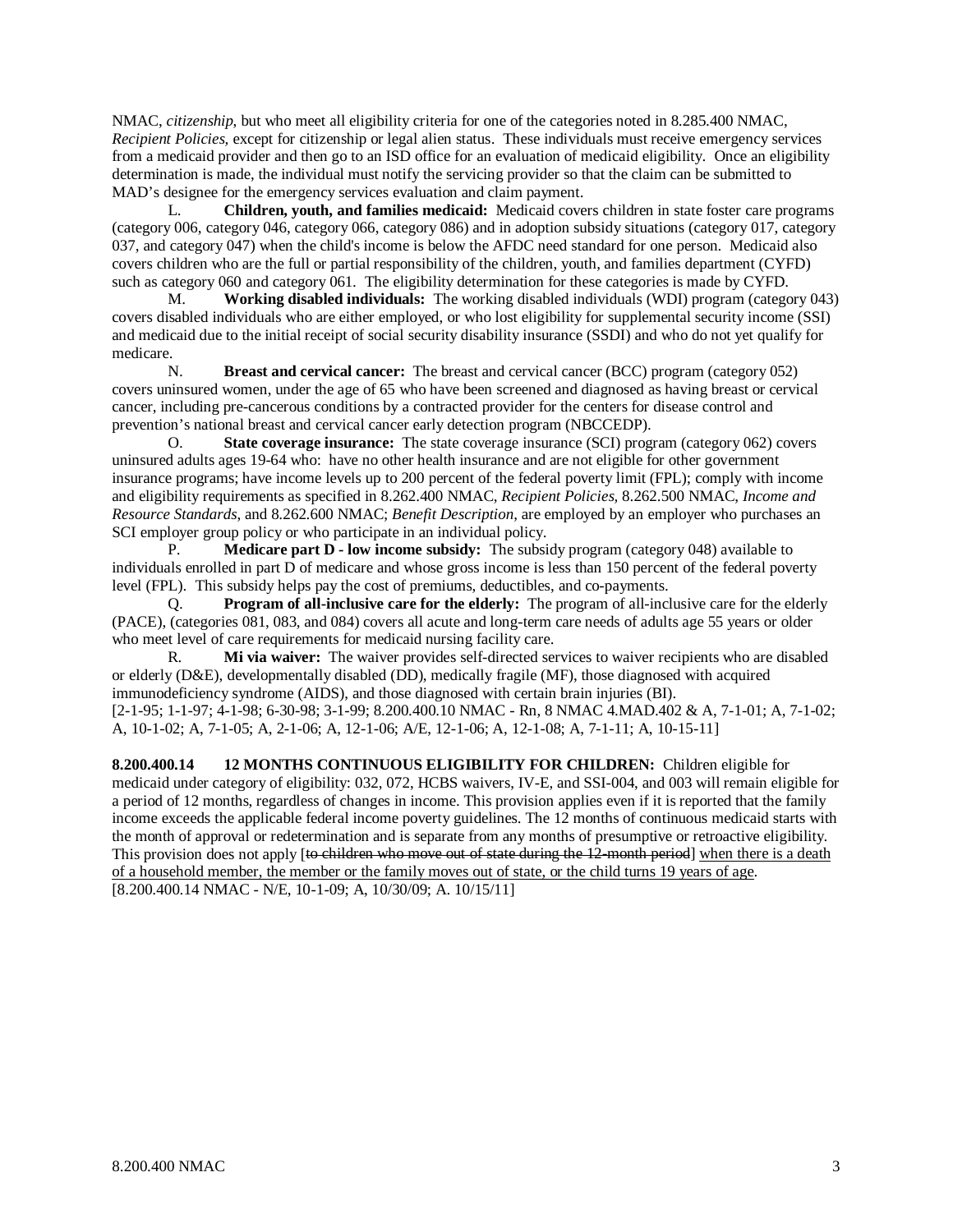#### **TITLE 8 SOCIAL SERVICES CHAPTER 232 MEDICAID ELIGIBILITY - CHILDREN UNDER 19: 185 PERCENT OR 235 PERCENT OF POVERTY GUIDELINES - CATEGORY 032 PART 600 BENEFIT DESCRIPTION**

#### **8.232.600.14 CHANGES IN ELIGIBILITY:**

A. **Eligibility termination when age limit reached:** If a recipient's eligibility ends because he/she turns 19 years of age and the recipient is receiving inpatient services in an acute care hospital on the date he/she turns 19 years of age, the recipient's eligibility continues until the end of that admission. If the recipient is an inpatient in a free-standing psychiatric facility or other residential facility, the recipient's eligibility continues until the end of the month in which the recipient turns 19 years of age. The income support division worker verifies that the closure is caused by the recipient's turning 19 years of age and terminates medicaid eligibility at the end of the applicable time period.

B. **Ongoing eligibility:** A redetermination of eligibility is made every 12 months. Changes in eligibility status will be effective the first day of the following month.

C. **Continuous eligibility:** Eligibility will continue for the 12-month certification period, regardless of changes in income<sup>[</sup>, as long as the recipient retains New Mexico residency and is less than 19 years of age]. This provision applies even if it is reported that the family income exceeds the applicable federal income poverty guidelines. The 12 months of continuous medicaid starts with the month of approval or redetermination and is separate from any months of presumptive or retroactive eligibility. This provision does not apply when there is a death of a household member, the member or the family moves out of state or the child turns 19 years of age. [2/1/95; 4/1/95; 6/30/98; 8.232.600.14 NMAC - Rn, 8 NMAC 4.KID.630 & A, 7/1/04; A, 7/1/06; A/E, 10/1/09; A, 10/30/09; A, 10/15/11]